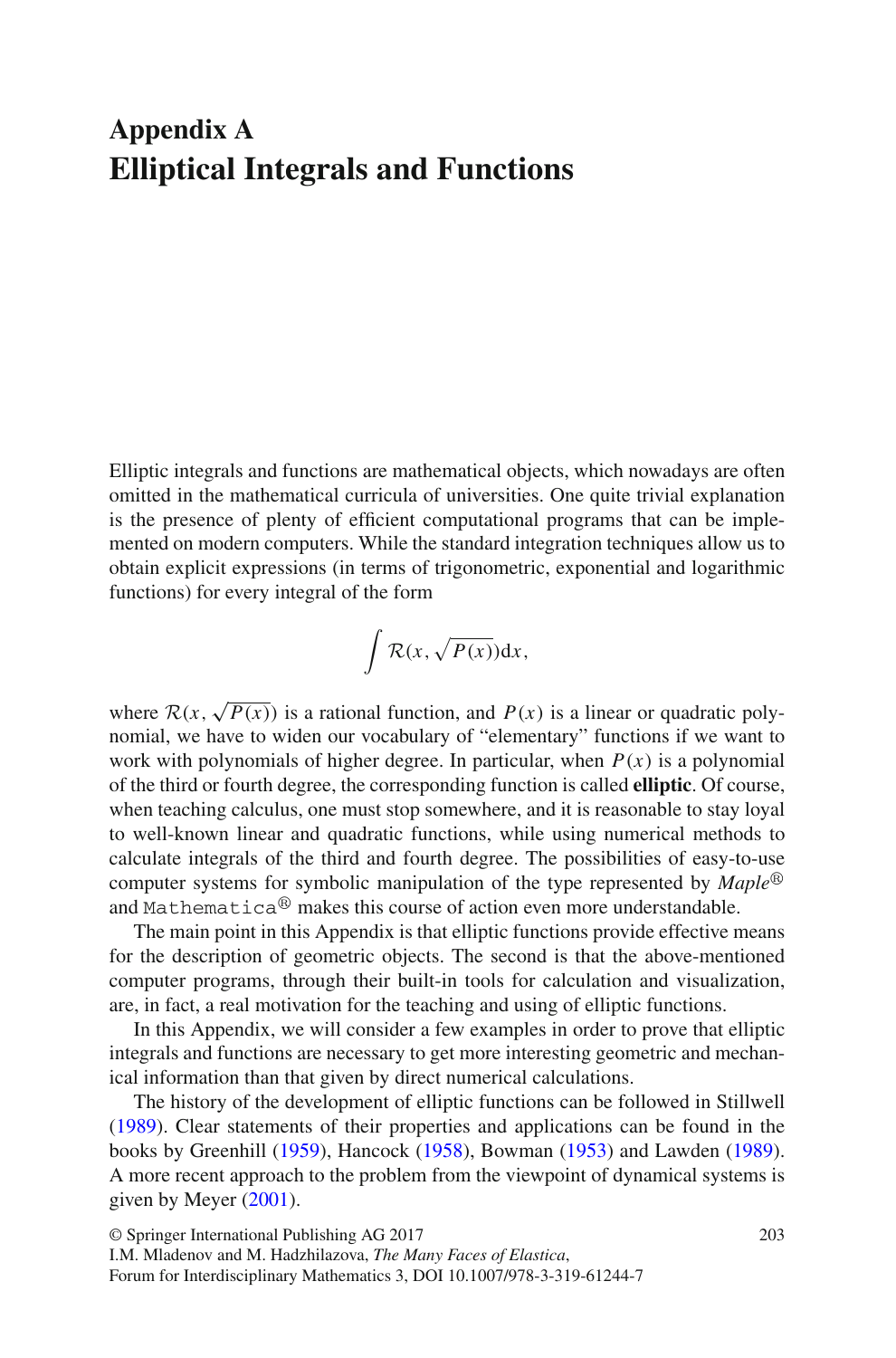## **A.1 Jacobian Elliptic Functions**

The easiest way to understand elliptic functions is to consider them as analogous to ordinary trigonometric functions. From the calculus, we know that

$$
\arcsin(x) = \int_0^x \frac{\mathrm{d}u}{\sqrt{1 - u^2}}.
$$

Of course, if  $x = \sin(t)$ ,  $-\pi/2 \le t \le \pi/2$ , we will have

$$
t = \arcsin(\sin(t)) = \int_0^{\sin(t)} \frac{\mathrm{d}u}{\sqrt{1 - u^2}}.
$$
 (A.1)

In this case, we can consider  $sin(t)$  as the inverse function of the integral  $(A.1)$ . The real understanding of trigonometric functions includes knowledge of their graphs, their connection with other trigonometric functions, such as in  $\sin^2(\theta)$  +  $\cos^2(\theta) = 1$ , and of course, the fundamental geometric and physical parameters in which they are included (i.e., circumferences and periodical movements). We will follow this example for elliptic functions too.

Let us begin by fixing some  $k, 0 \le k \le 1$ , which, from now on, will be called an **elliptic modulus** and introduce the following:

**Definition A.1** The Jacobi sine function  $\text{sn}(u, k)$  is the inverse function of the following integral:

$$
u = \int_0^{\sin(u,k)} \frac{\mathrm{d}t}{\sqrt{1 - t^2} \sqrt{1 - k^2 t^2}}.
$$
 (A.2)

More generally, we will call

$$
F(z,k) = \int_0^z \frac{dt}{\sqrt{1 - t^2}\sqrt{1 - k^2 t^2}}
$$
 (A.3)

the elliptic integral of the first kind. The elliptic integrals of the second and third kinds are defined by the equations

$$
E(z, k) = \int_0^z \frac{\sqrt{1 - k^2 t^2}}{\sqrt{1 - t^2}} dt
$$
\n
$$
\Pi(n, z, k) = \int_0^z \frac{dt}{(1 + nt^2)\sqrt{(1 - t^2)(1 - k^2 t)}}.
$$
\n(A.4)

When the argument *z* in  $F(z, k)$ ,  $E(z, k)$  and  $\Pi(n, z, k)$  is equal to one, these integrals are denoted, respectively, as  $K(k)$ ,  $E(k)$  and  $\Pi(n, k)$  and called complete elliptic integrals of the first, second and third kinds, respectively.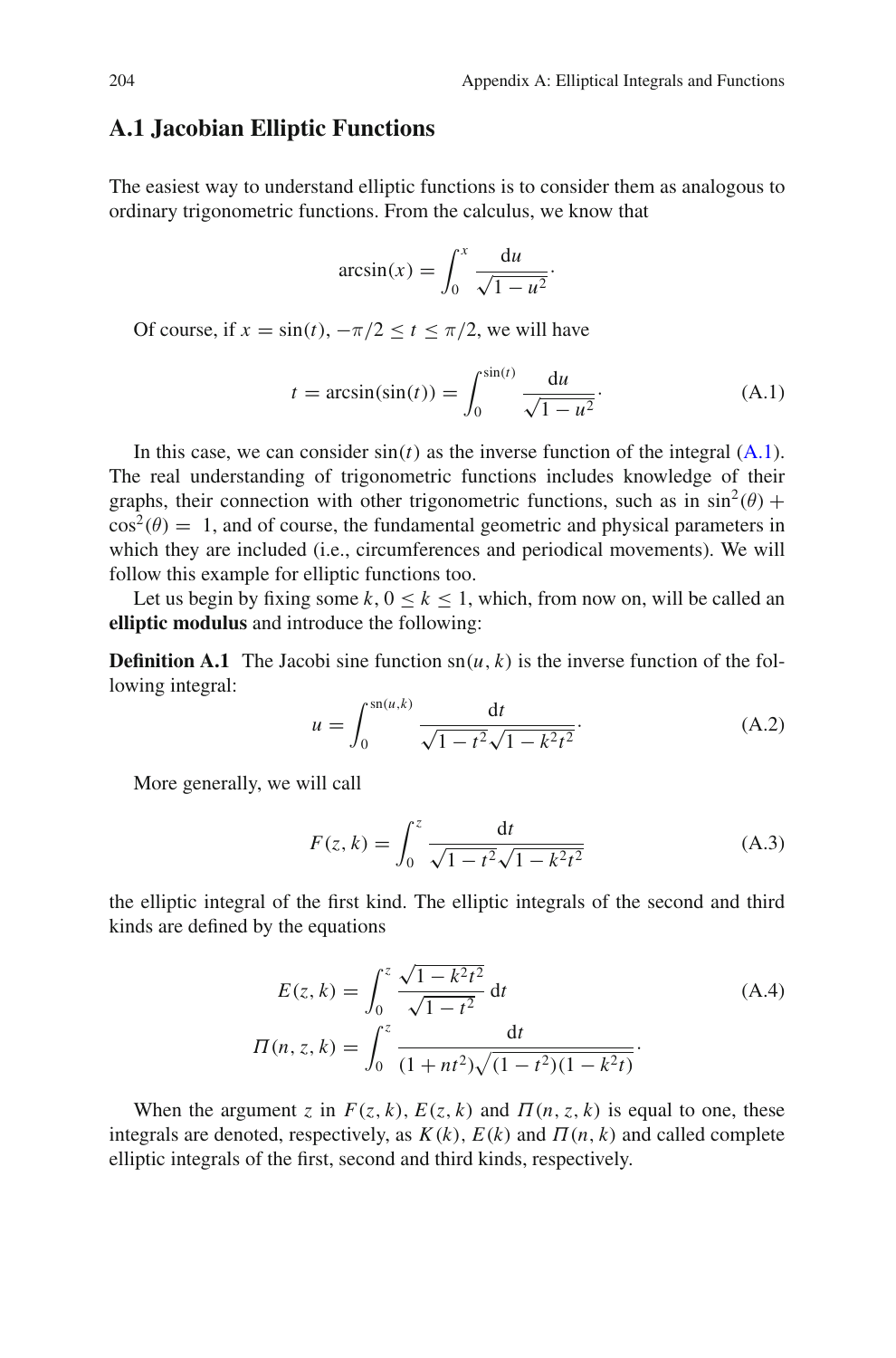If we put  $t = \sin \phi$ , the above integrals are transformed, respectively, into

$$
F(\phi, k) = \int_0^{\phi} \frac{d\phi}{\sqrt{1 - k^2 \sin^2 \phi}}
$$
  
\n
$$
E(\phi, k) = \int_0^{\phi} \sqrt{1 - k^2 \sin^2 \phi} d\phi
$$
  
\n
$$
\Pi(n, \phi, k) = \int_0^{\phi} \frac{d\phi}{(1 + n \sin^2 \phi)\sqrt{1 - k^2 \sin^2 \phi}}.
$$
\n(A.5)

Let us note that when  $k \equiv 1$ ,  $E(\phi, 1) = \sin \phi$ , and therefore one can consider  $E(\phi, k)$  to be a generalization of the function sin  $\phi$ .

The Jacobi cosine function cn(*u*, *k*) can be defined in terms of sn(*u*, *k*) by means of the identity

$$
\operatorname{sn}^2(u,k) + \operatorname{cn}^2(u,k) = 1. \tag{A.6}
$$

The third Jacobi elliptic function  $dn(u, k)$  is defined by the equation

$$
dn^{2}(u, k) + k^{2} sn^{2}(u, k) = 1.
$$
 (A.7)

The integral definition of  $\text{sn}(u, k)$  makes it clear that  $\text{sn}(u, 0) = \text{sin}(u)$ . Of course,  $cn(u, 0) = cos(u)$  as well.

Besides sn, cn and dn, there are another nine functions that are widely used, and their definitions are given below:

$$
ns = \frac{1}{sn}, \quad nc = \frac{1}{cn}, \quad nd = \frac{1}{dn}
$$
  
\n
$$
sc = \frac{sn}{cn}, \quad cd = \frac{cn}{dn}, \quad ds = \frac{dn}{sn}
$$
  
\n
$$
cs = \frac{cn}{sn}, \quad dc = \frac{dn}{cn}, \quad sd = \frac{sn}{dn}.
$$

The derivatives of the elliptic functions can be found directly from their definitions (or vice versa, as in Meyer  $(2001)$ , where the elliptical functions are defined by their derivatives). For instance, the derivative of  $sn(u, k)$  may be computed as follows. In (A.3), suppose that  $z = z(u)$ . Then,

$$
\frac{\mathrm{d}F}{\mathrm{d}u} = \frac{\mathrm{d}F}{\mathrm{d}z}\frac{\mathrm{d}z}{\mathrm{d}u} = \frac{1}{\sqrt{1-z^2}\sqrt{1-k^2z^2}}\frac{\mathrm{d}z}{\mathrm{d}u}.
$$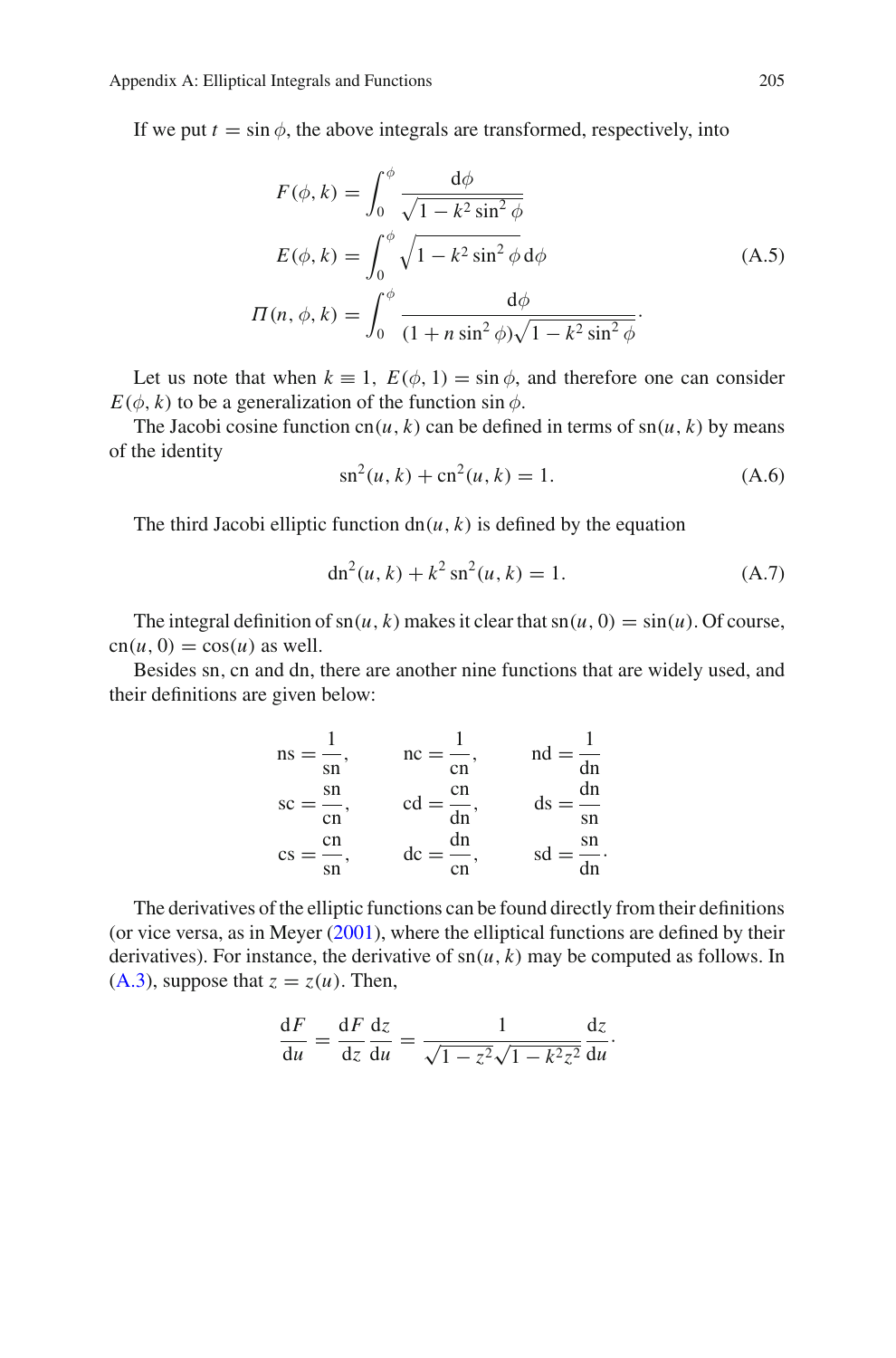But from (A.2) and (A.3), we know that for  $z = \text{sn}(u, k)$ , we have  $F(z, k) = u$ . So, replacing *z* with sn(*u*, *k*) and using  $du/du = 1$ , we obtain

$$
1 = \frac{1}{\sqrt{1 - \text{sn}(u, k)^2} \sqrt{1 - k^2 \text{sn}(u, k)^2}} \frac{d \text{sn}(u, k)}{du}
$$

$$
\frac{d \text{sn}(u, k)}{du} = \sqrt{1 - \text{sn}(u, k)^2} \sqrt{1 - k^2 \text{sn}(u, k)^2}
$$
(A.8)
$$
\frac{d \text{sn}(u, k)}{du} = \text{cn}(u, k) \text{dn}(u, k).
$$

After differentiation to  $(A.6)$  with respect of *u* and taking into account  $(A.8)$ , we obtain

$$
\frac{d \operatorname{cn}(u, k)}{du} = -\operatorname{sn}(u, k) \operatorname{dn}(u, k),\tag{A.9}
$$

Finally, after differentiating  $(A.7)$  and using  $(A.8)$  once more, we have

$$
\frac{d \operatorname{dn}(u, k)}{du} = -k^2 \operatorname{sn}(u, k) \operatorname{cn}(u, k). \tag{A.10}
$$

Symbolic computational programs such as  $\textit{Maple}^{\circledR}$  or  $\texttt{Mathematica}^{\circledR}$  have embedded modules for working with elliptic functions, so these functions can be easily drawn. Graphs of the elliptic sin function sn, cos function cn and function dn are shown in Fig. A.1. We can see that  $\text{sn}(u, k)$  and  $\text{cn}(u, k)$  are periodic. We can define their period referring to the definitions above (see A.2)

$$
K(k) = \int_0^1 \frac{\mathrm{d}t}{\sqrt{1 - t^2} \sqrt{1 - k^2 t^2}}.
$$

We can see that  $\text{sn}(K(k), k) = 1$ . Obviously, from the graph, we are also convinced that  $K(k)$  is 1/4 of the sn(*u*, *k*) period and that the period of dn(*u*, *k*) is 2 $K(k)$ . Of course, this can be checked analytically (e.g., see Woods (1934), p. 368), but this argument satisfies our objectives.

**Fig. A.1** Graphs of the  
elliptic sin function sn(*u*, *k*),  
elliptic cos function cn(*u*, *k*)  
and the function dn(*u*, *k*)  
drawn with 
$$
k = \frac{1}{\sqrt{2}}
$$

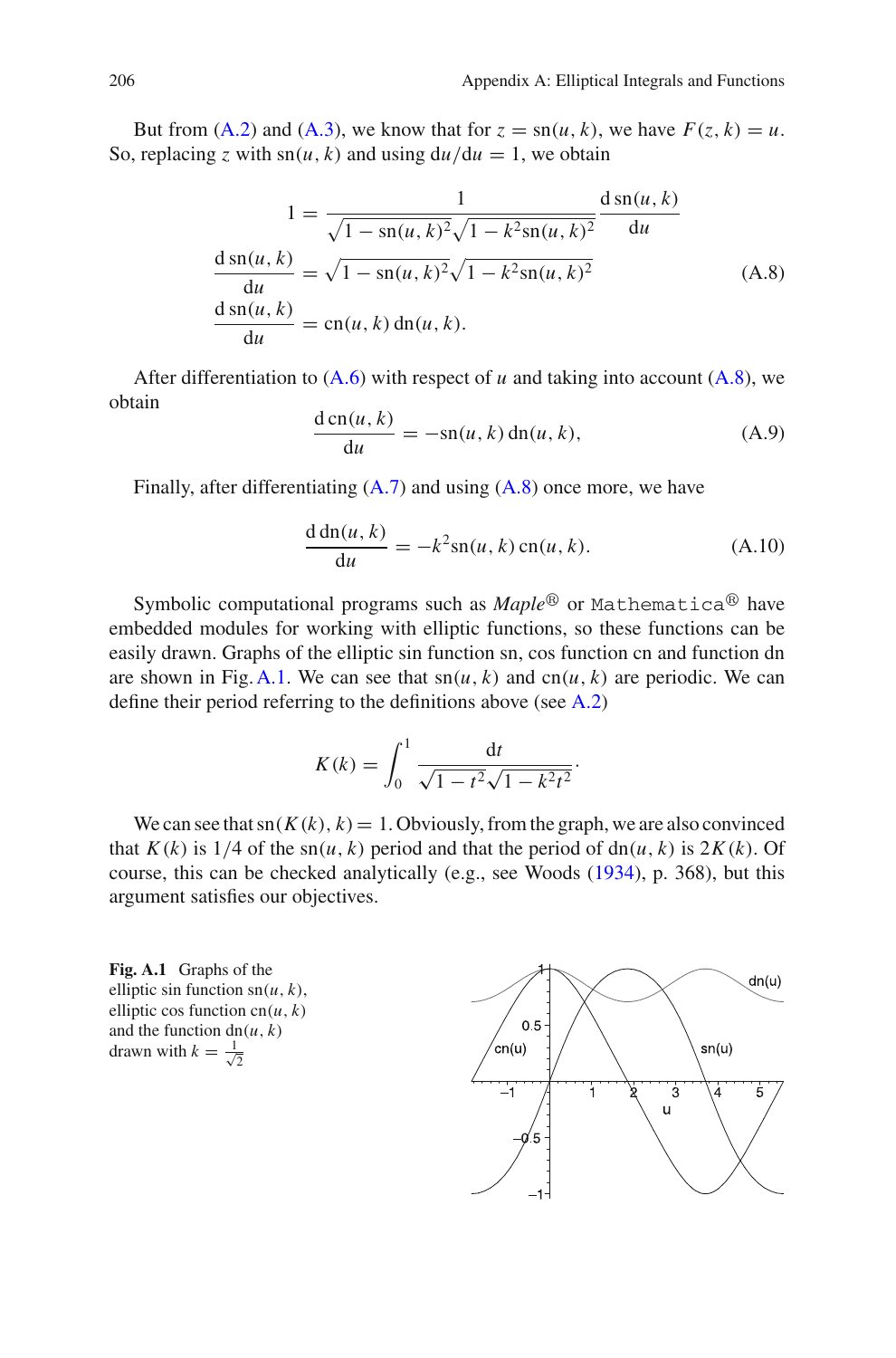Using the computer program, we can look for a numerical solution, from which we can find  $K(k)$ , i.e., to solve the equation  $\text{sn}(u, k) = 1$ . Note that the equation  $\sin^2(u, k) + \text{cn}^2(u, k) = 1$  supposes that  $\text{cn}(u, k)$  has the same period as  $\text{sn}(u, k)$ , and therefore  $cn(K(k), k) = 0$ .

Now we have an idea of the algebraic and graphic properties of the elliptic functions. In order to "complement" our understanding, let us look at two simple examples—one physical and one geometrical.

*Example A.1* (Pendulum) Let the angle of a pendulum swing be denoted by *x*. Then, it is straightforward to derive that the equation of motion is:  $\ddot{x} + (g/l)\sin(x) = 0$ , where  $q$  is the acceleration due to gravity and  $l$  is the length of the pendulum. If we take such units that give  $q/l = 1$ , the pendulum equation becomes  $\ddot{x} + \sin(x) = 0$ . Then, we can multiply by  $\dot{x}$  to obtain

$$
\dot{x}(\ddot{x} + \sin(x)) = 0
$$

$$
\dot{x}\ddot{x} + 2\sin(x)\frac{\dot{x}}{2} = 0
$$

$$
\dot{x}\ddot{x} + 4\sin\left(\frac{x}{2}\right)\cos\left(\frac{x}{2}\right)\frac{\dot{x}}{2} = 0,
$$

and, by integrating the last equation, end up with

$$
\frac{1}{2}\dot{x}^2 + 2\sin^2\left(\frac{x}{2}\right) = c.\tag{A.11}
$$

Note also that because of the identity  $2\sin^2(x/2) = 1 - \cos(x)$ , the last equation expresses the conservation of energy of the motion of a particle with a unit mass. Now let  $z = \sin(x/2)$ , and therefore  $2\dot{z} = \cos(x/2)\dot{x} = \sqrt{1-z^2}\dot{x}$ . Then,

$$
4\dot{z}^2 = (1 - z^2)\dot{x}^2 = \dot{x}^2 - \sin^2\left(\frac{x}{2}\right)\dot{x}^2 = \dot{x}^2\cos^2\left(\frac{x}{2}\right)
$$

$$
\dot{z}^2 = \frac{1}{4}\dot{x}^2\cos^2\left(\frac{x}{2}\right).
$$

By the first part of the calculation, we have

$$
\frac{1}{4}\dot{x}^2 = \frac{1}{2}c - \sin^2\left(\frac{x}{2}\right) = \frac{1}{2}c - z^2 \quad \text{and} \quad \cos^2\left(\frac{x}{2}\right) = 1 - z^2.
$$

Hence,  $\dot{z}^2 = (A - z^2)(1 - z^2)$ , where  $A = c/2$ . Taking a square root and separating the variables gives us

$$
t = \int_0^z \frac{dz}{\sqrt{(A-z^2)(1-z^2)}} = \int_0^{\sqrt{A}u} \frac{du}{\sqrt{(1-u^2)(1-Au^2)}} = F(\sqrt{A}u, \sqrt{A}).
$$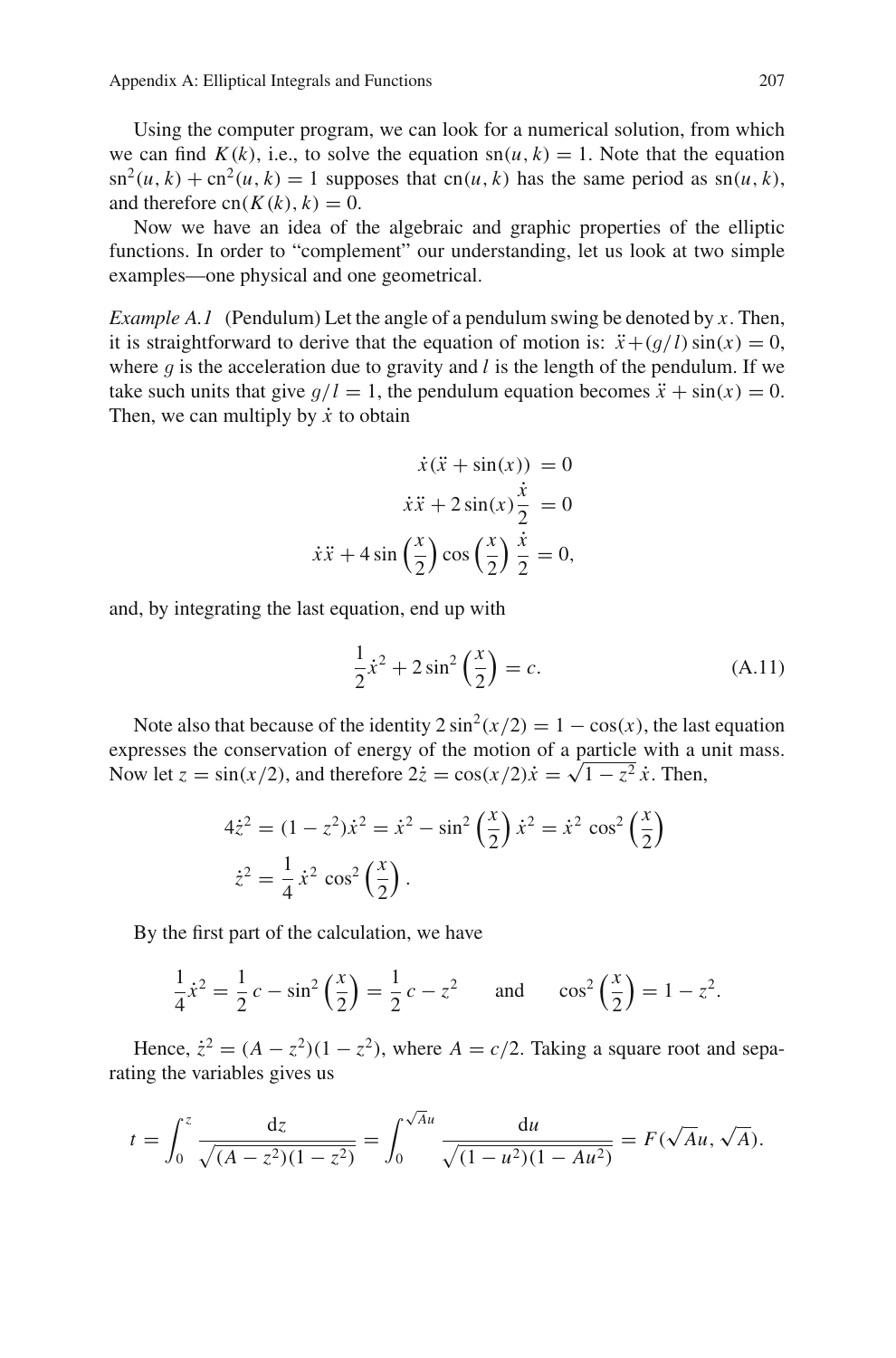That is, we see that the elliptic integrals appear even in the most standard of mechanical situations.

*Example A.2* (Ellipse) Let us parameterize the ellipse by the polar angle, which we will denote by *t*, i.e.,  $\alpha(t) = (x(t), z(t)) = (a \sin(t), c \cos(t))$ , where  $0 \le t \le 2\pi$ , and  $a \geq c$ . Then, the arclength integral is

$$
L = \int_0^{2\pi} \sqrt{\dot{x}^2 + \dot{z}^2} dt = 4 \int_0^{\pi/2} \sqrt{a^2 \cos^2(t) + c^2 \sin^2(t)} dt
$$
  
= 4a  $\int_0^{2\pi} \sqrt{1 - \varepsilon^2 \sin^2(t)} dt$ ,

in which  $\varepsilon = \sqrt{a^2-c^2}/a$  is the eccentricity of the ellipse. If we substitute  $\sin(t) = u$ , then dt =  $du/\sqrt{1-u^2}$ , and in this way, we obtain

$$
L = 4a \int_0^1 \frac{\sqrt{1 - \varepsilon^2 u^2}}{\sqrt{1 - u^2}} du = 4a E(\varepsilon).
$$

So, we have been convinced once more that the elliptic integrals present themselves even in the most natural geometric problems.

All Jacobian elliptic functions have integrals, given by the formulas below, that can be verified by direct differentiations

$$
\int \operatorname{sn} u \, du = \frac{1}{k} \ln(\operatorname{dn} u - k \operatorname{cn} u), \qquad \int \operatorname{cn} u \, du = \frac{1}{k} \arcsin(k \operatorname{sn} u)
$$
\n
$$
\int \operatorname{dn} u \, du = \arcsin(\operatorname{sn} u), \qquad \int \operatorname{ns} u \, du = -\ln(\operatorname{ds} u + \operatorname{cs} u)
$$
\n
$$
\int \operatorname{nc} u \, du = \frac{1}{\tilde{k}} \ln(\operatorname{dc} u + \tilde{k} \operatorname{nc} u), \qquad \int \operatorname{nd} u \, du = \frac{1}{\tilde{k}} \arcsin(\operatorname{cd} u)
$$
\n
$$
\int \operatorname{sc} u \, du = \ln(\operatorname{ns} u - \operatorname{cs} u), \qquad \int \operatorname{cs} u \, du = -\ln(\operatorname{ns} u + \operatorname{ds} u)
$$
\n
$$
\int \operatorname{dc} u \, du = \ln(\operatorname{ns} u - \operatorname{cs} u), \qquad \int \operatorname{cs} u \, du = -\frac{1}{k \tilde{k}} \arcsin(k \operatorname{cd} u).
$$